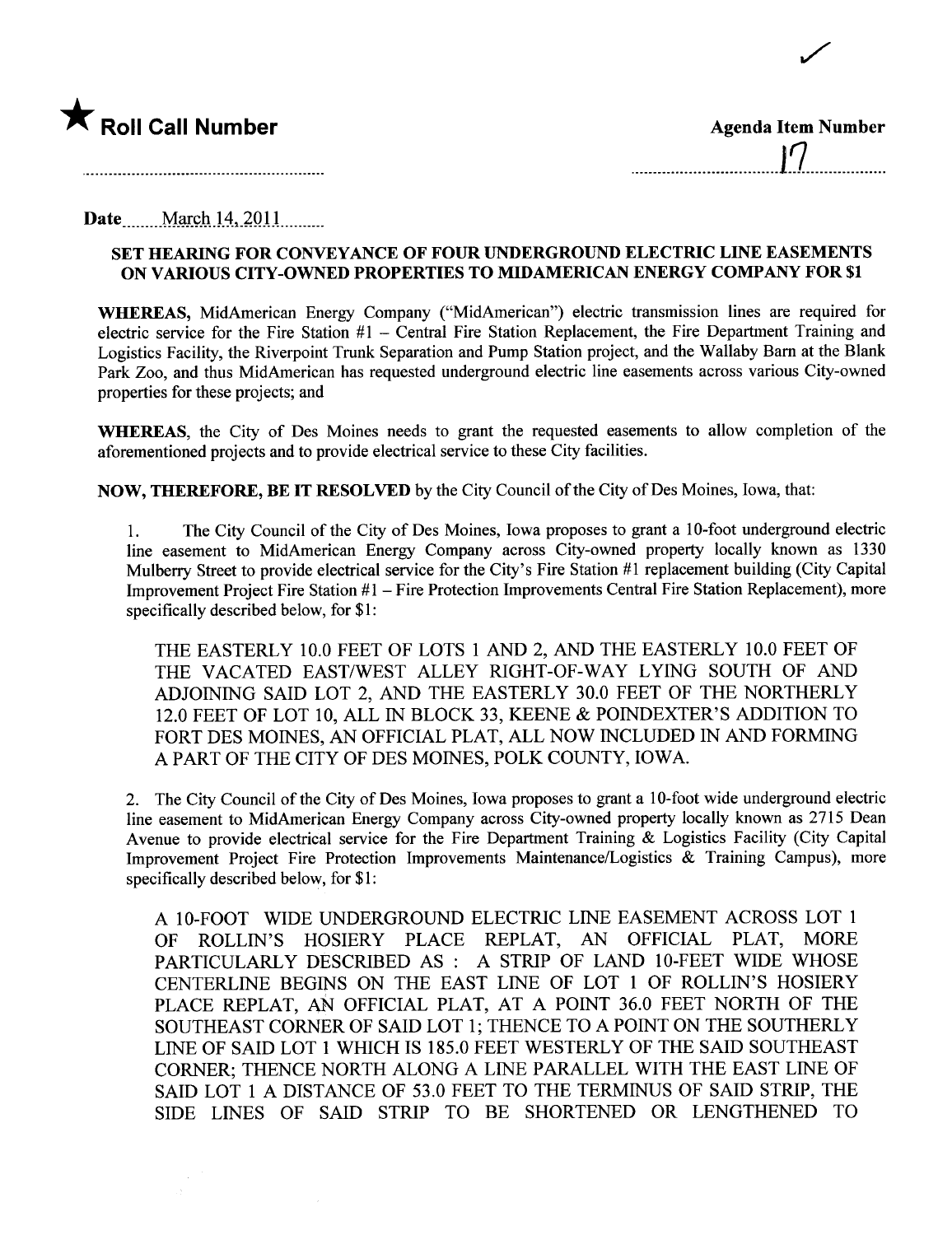

Date \_\_\_\_\_ March 14, 2011

## TERMINATE AT THE SOUTHERLY LINE OF SAID LOT 1, ALL NOW INCLUDED IN AND FORMING A PART OF THE CITY OF DES MOINES, POLK COUNTY, IOWA.

3. The City Council of the City of Des Moines, Iowa proposes to grant a 15-foot wide underground electric line easement to MidAmerican Energy Company across City-owned property locally known as 1 Line Drive to provide electrical service for the City's Riverpoint sewer project (City Capital Improvement Project Principal Park for Sanitary Sewer Improvements Riverpoint Trunk Separation & Pump Station), more specifically described below, for \$1:

A 15-FOOT WIDE UNDERGROUND ELECTRIC LINE EASEMENT ACROSS A PARCEL LOCATED IN THE NORTHEAST QUARTER OF SECTION 9, TOWNSHIP 78 NORTH, RANGE 24 WEST OF THE 5<sup>TH</sup> P.M. AS DESCRIBED ON PAGE 1 OF PATENT NO. 26 FROM THE STATE OF IOWA TO THE CITY OF DES MOINES AS RECORDED IN POLK COUNTY RECORDER'S BOOK 1315 PAGE 11 ON JUNE 2<sup>ND</sup>, 1936, SAID EASEMENT BEING MORE PARTICULARLY DESCRIBED AS: A 15-FOOT WIDE STRIP LYING EASTERLY OF AND ADJACENT TO THE EASTERLY RIGHT-OF-WAY LINE OF SOUTHWEST 2<sup>ND</sup> STREET, SAID STRIP EXTENDING FROM THE EASTERLY EXTENTION OF THE CENTERLINE OF THE RIGHT-OF-WAY OF THAT PORTION OF LINE DRIVE LYING WESTERLY OF SOUTHWEST 2<sup>ND</sup> STREET TO 165 FEET NORTHERLY OF THE NORTHERLY BANK OF THE RACCOON RIVER, ALL NOW INCLUDED IN AND FORMING APART OF THE CITY OF DES MOINES, POLK COUNTY, IOWA.

4. The City Council of the City of Des Moines, Iowa proposes to grant a 10-foot wide underground electric line easement to MidAmerican Energy Company across City-owned property locally known as 7401 SW 9<sup>th</sup> Street to provide electrical service for the City's Blank Park Zoo improvements (City Capital Improvement Project Park Improvements Blank Park Zoo Improvements (Wallaby Barn)), more specifically described below, for \$1:

A 10-FOOT WIDE UNDERGROUND ELECTRIC LINE EASEMENT ACROSS A PARCEL LOCATED IN THE SOUTHEAST QUARTER OF SECTION 33, TOWNSHIP 78 NORTH, RANGE 24 WEST OF THE 5<sup>TH</sup> P.M. AS RECORDED IN POLK COUNTY RECORDER'S BOOK 9104 PAGE 934, SAID EASEMENT BEING MORE PARTICULARLY DESCRIBED AS : THE EAST 10 FEET OF THE NORTH 75 FEET OF THE WEST 95 FEET, ALL NOW INCLUDED IN AND FORMING A PART OF THE CITY OF DES MOINES, POLK COUNTY, IOWA.

5. A public hearing wil be held on March 28, 2011, at 5:00 p.m. in the City Council Chamber, City Hall, 400 Robert D. Ray Drive, Des Moines, Iowa. At that time the City Council will consider the abovedescribed proposals and any other(s) submitted prior to or during the public hearing.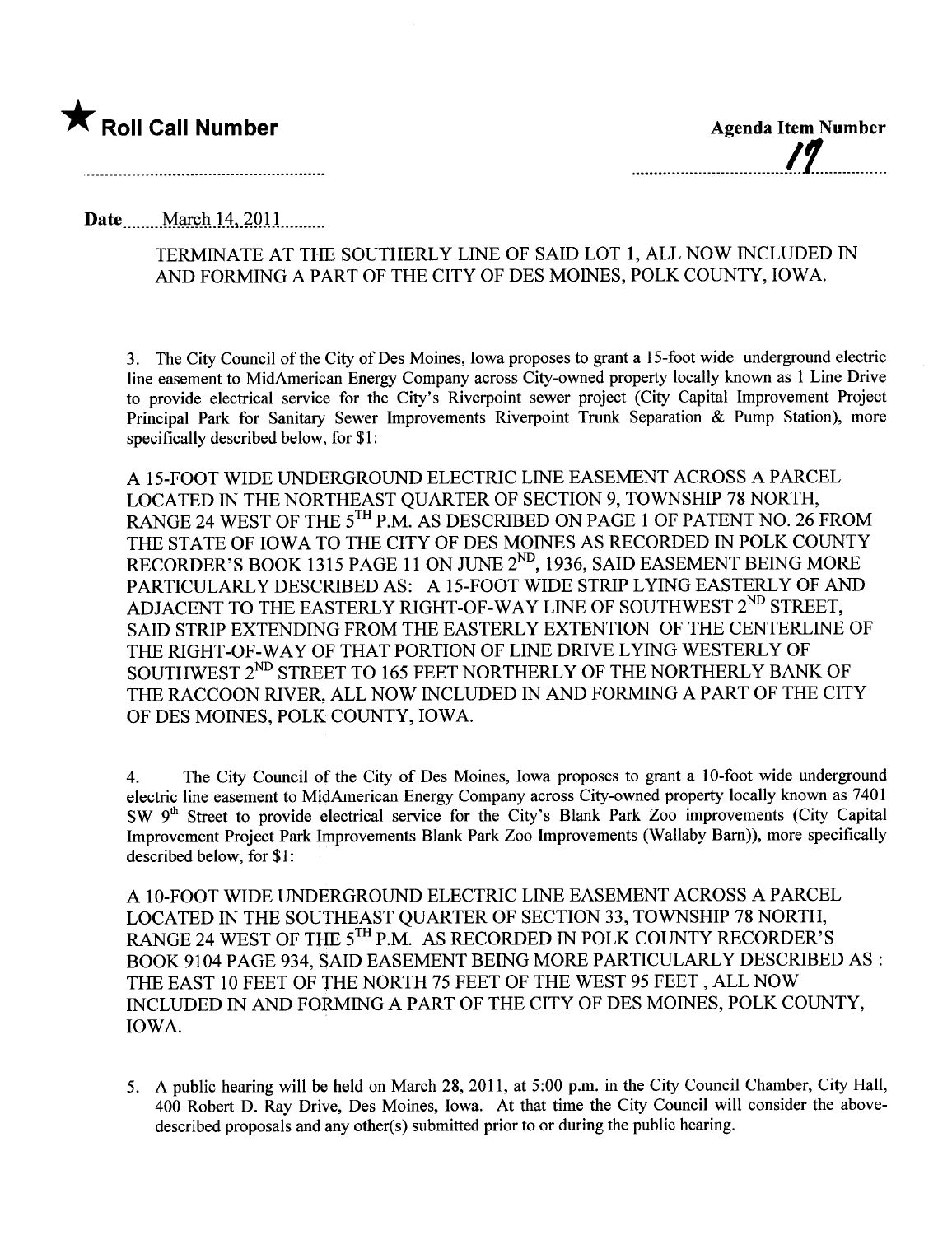

. ....., ........ ........ ........, ,...., ,1.'1........

Date <u>march</u> 14, 2011

- 6. The City Clerk is hereby authorized and directed to publish notice of the proposal and hearing in the form hereto attached, all in accordance with Iowa Code Section 362.3.
- 7. There will be no proceeds associated with the conveyance of these easements.

Moved by <u>the contract of the adopt.</u>

**APPROVED AS TO FORM:**  $\theta$ *nun* Glenna K. Frank, Assistant City Attorney

| <b>COUNCIL ACTION</b> | <b>YEAS</b> | <b>NAYS</b> | <b>PASS</b> | <b>ABSENT</b>   | <b>CERTIFICATE</b>                                                                                                                                                                                      |
|-----------------------|-------------|-------------|-------------|-----------------|---------------------------------------------------------------------------------------------------------------------------------------------------------------------------------------------------------|
| <b>COWNIE</b>         |             |             |             |                 |                                                                                                                                                                                                         |
| <b>COLEMAN</b>        |             |             |             |                 | I, DIANE RAUH, City Clerk of said City hereby<br>certify that at a meeting of the City Council of<br>said City of Des Moines, held on the above date,<br>among other proceedings the above was adopted. |
| <b>GRIESS</b>         |             |             |             |                 |                                                                                                                                                                                                         |
| <b>HENSLEY</b>        |             |             |             |                 |                                                                                                                                                                                                         |
| <b>MAHAFFEY</b>       |             |             |             |                 |                                                                                                                                                                                                         |
| <b>MEYER</b>          |             |             |             |                 | IN WITNESS WHEREOF, I have hereunto set my<br>hand and affixed my seal the day and year first<br>above written.                                                                                         |
| <b>MOORE</b>          |             |             |             |                 |                                                                                                                                                                                                         |
| <b>TOTAL</b>          |             |             |             |                 |                                                                                                                                                                                                         |
| <b>MOTION CARRIED</b> |             |             |             | <b>APPROVED</b> |                                                                                                                                                                                                         |
|                       |             |             |             | Mayor           | <b>City Clerk</b>                                                                                                                                                                                       |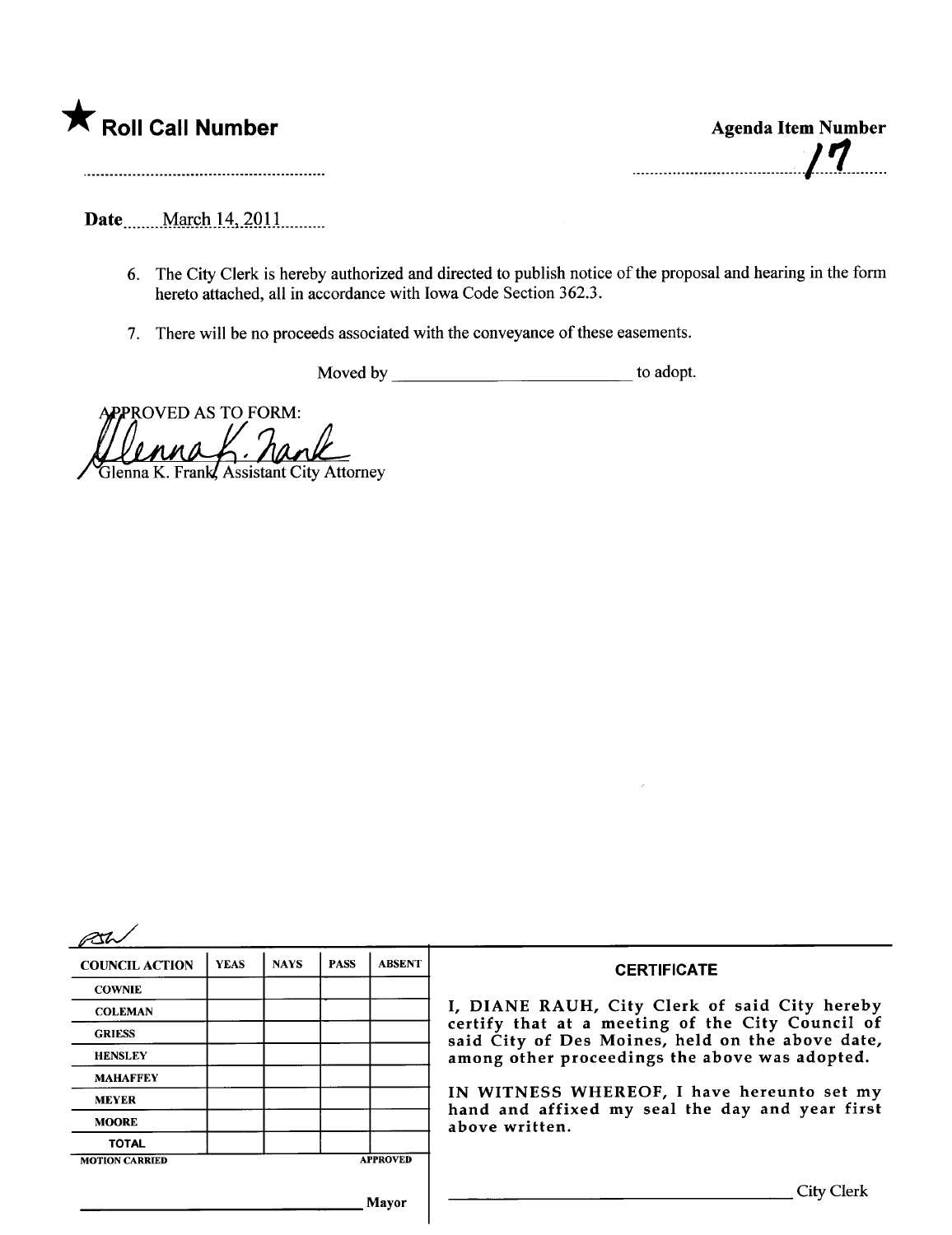

l' [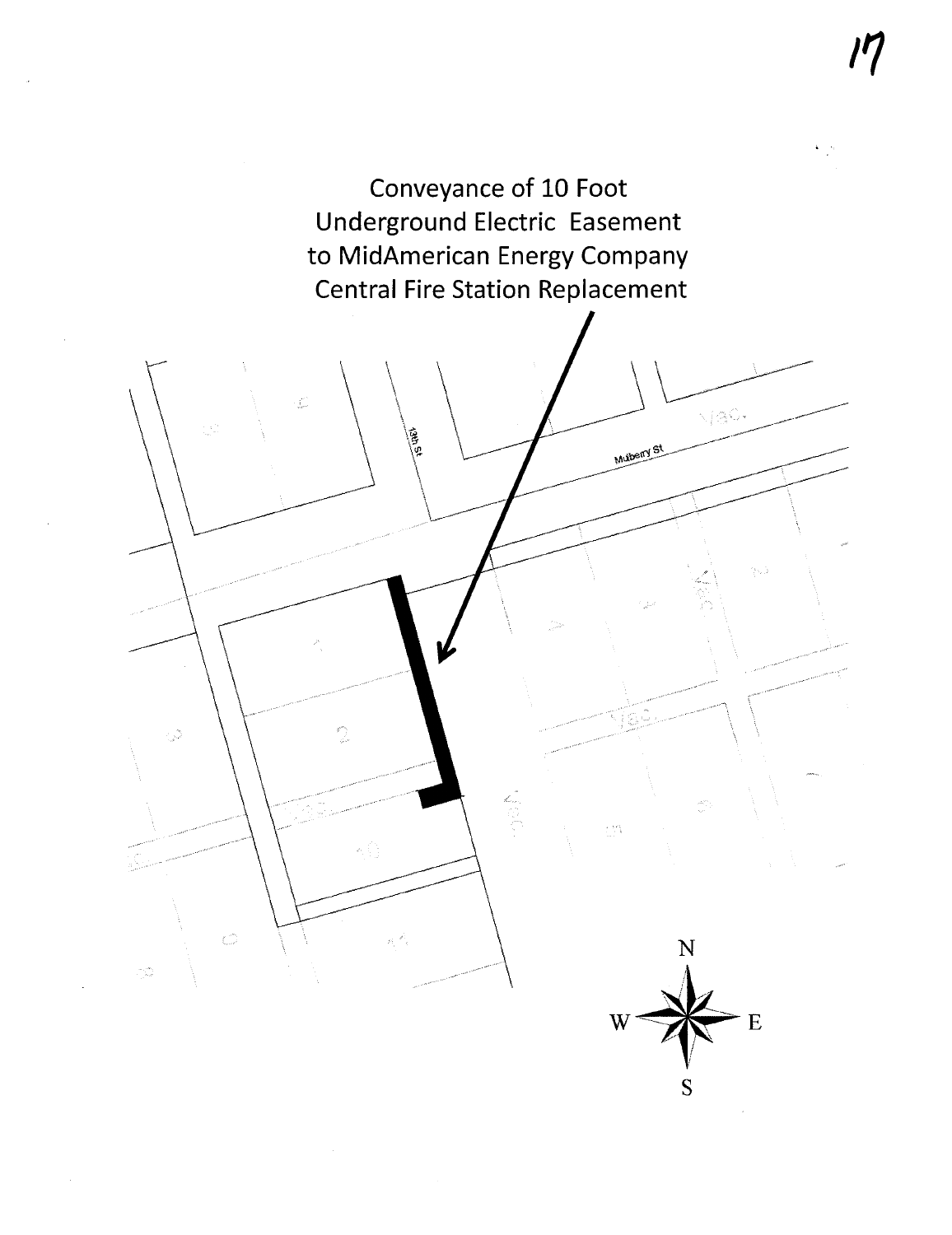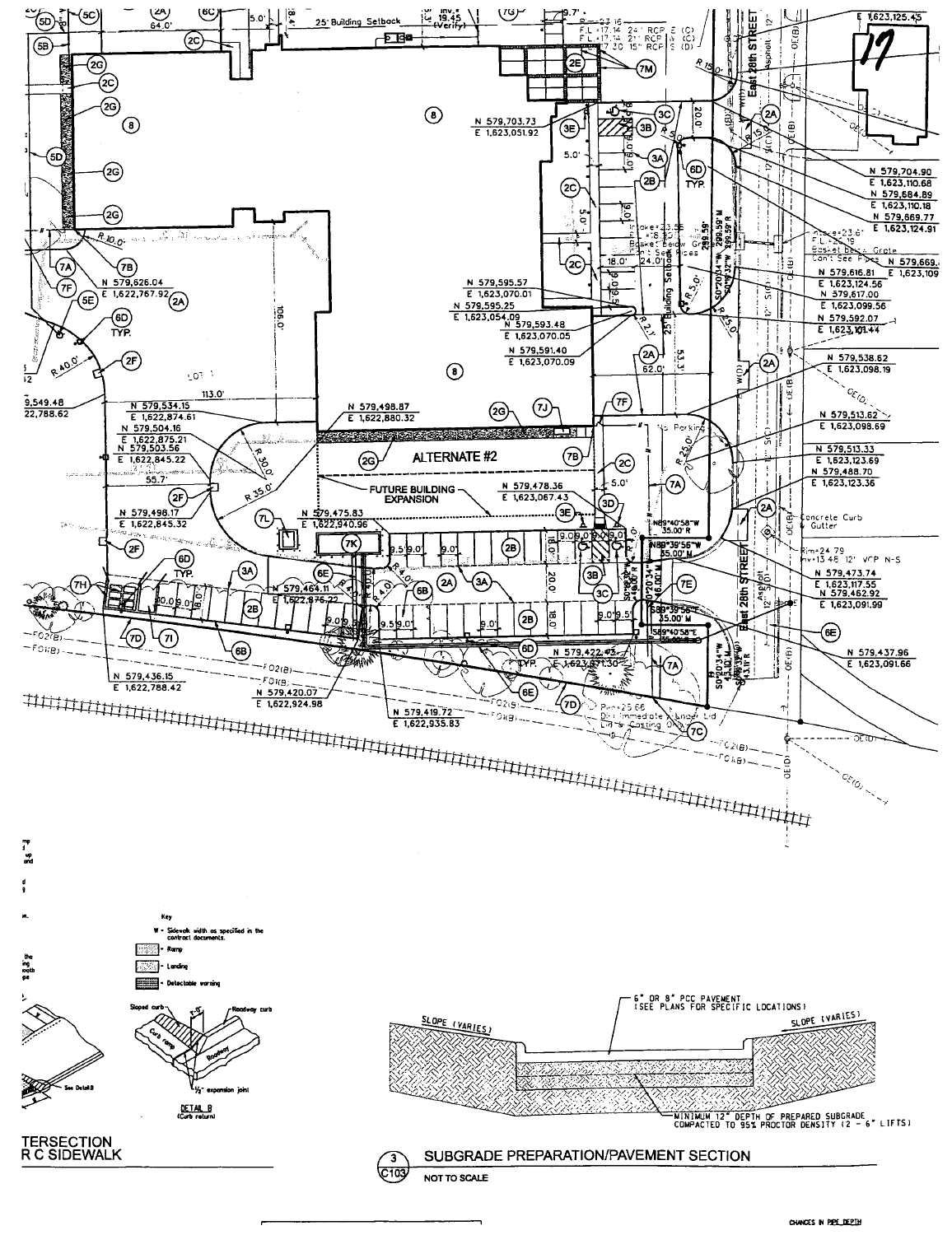